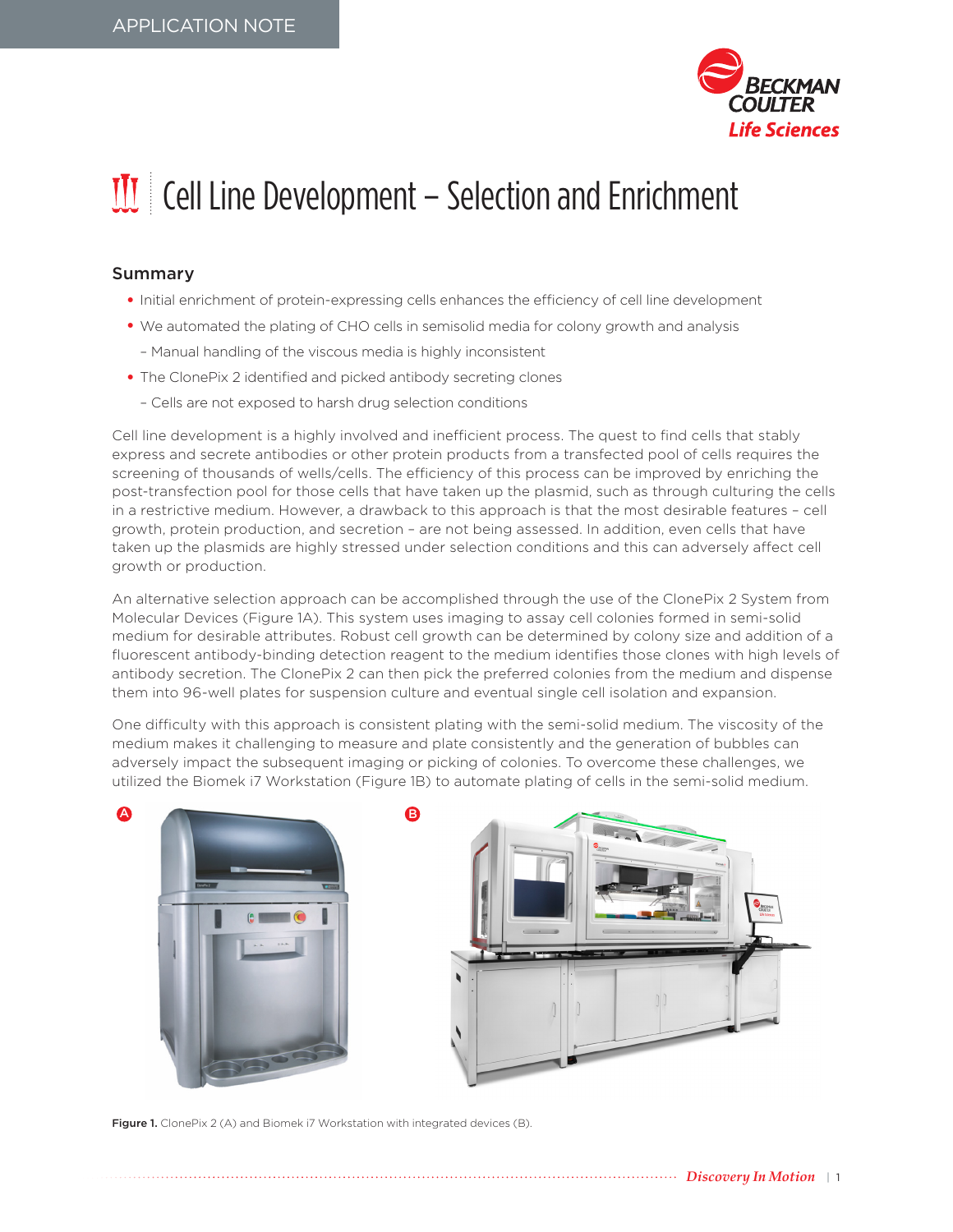To prevent cultures from drying out, PBS was added between the wells of 6-well plates offline and plates were brought onto the Biomek system. Prior to plating, fluorescent CloneDetect reagent was added to the semi-solid CloneMedia CHO Growth A (both Molecular Devices) at 1:100. Knowing that a significant volume would be retained in a large pipette and dramatically reduce accuracy, we poured the medium to the fill line of a Beckman Coulter Quarter Reservoir Divided by Length (19 mL).

The automated method counted IgG-expressing CHO cells on an integrated Vi-CELL XR Cell Viability Analyzer and a moving dispense technique was used to transfer 19,000 cells throughout the reservoir to promote even distribution. Using fine pipetting control, cells were slowly mixed in the media and dispensed to 6-well plates without introducing bubbles (Figure 2). Plates were incubated in an integrated Cytomat incubator (Thermo Fisher) for 12 days to allow cells to form colonies and secrete antibodies.



Figure 2. Semi-solid medium automation. The Span-8 pipettors of the Biomek i7 Workstation were used to add cells to medium, mix the cells in the reservoir, and dispense 3mL to 6-well plates.

Figure 3 shows an overlay of brightfield and FITC images of one portion of a day 12 well. The presence of colonies indicates that cells were still viable after automated plating. The colonies are also spread throughout the well, indicating sufficient mixing prior to plating. This is essential as proximity to other clones can prohibit colony picking. Interestingly, despite using a stable expression line, the heterogeneity of the resulting clones illustrates the value of this selection approach. While most of the larger colonies are positive for fluorescent staining indicating IgG production, only a small portion show the large halo indicative of robust antibody secretion. This suggests that secretion can be a significantly limiting factor when only assaying protein concentration from cell media.



Figure 3. Colony imaging. Overlay of brightfield and fluorescent images of colonies 12 days after automated plating. Only a subset of the colonies show the desired halo indicating antibody secretion.